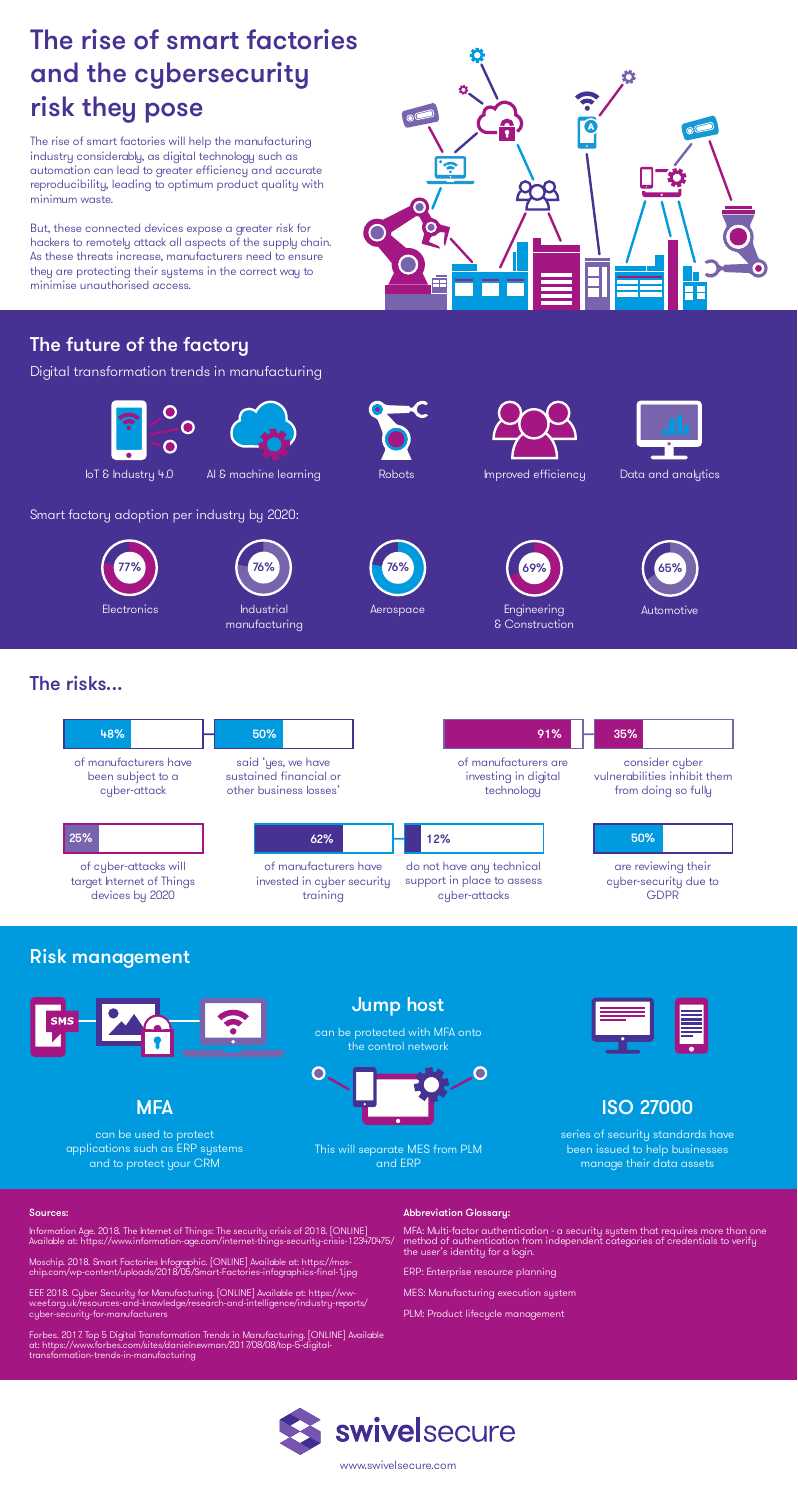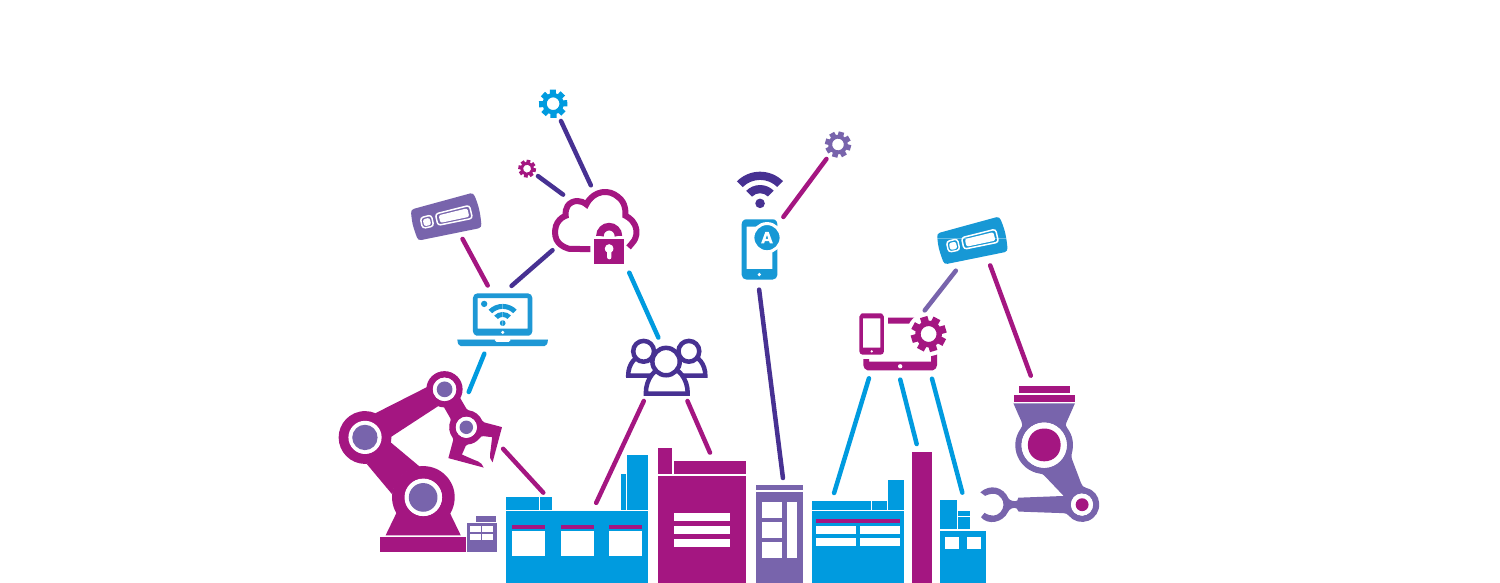# The future of the factory

Digital transformation trends in manufacturing



IoT & Industry 4.0 AI & machine learning





Robots **Improved efficiency** Data and analytics



#### Smart factory adoption per industry by 2020:



manufacturing



Aerospace



Engineering Electronics Industrial Automotive & Construction

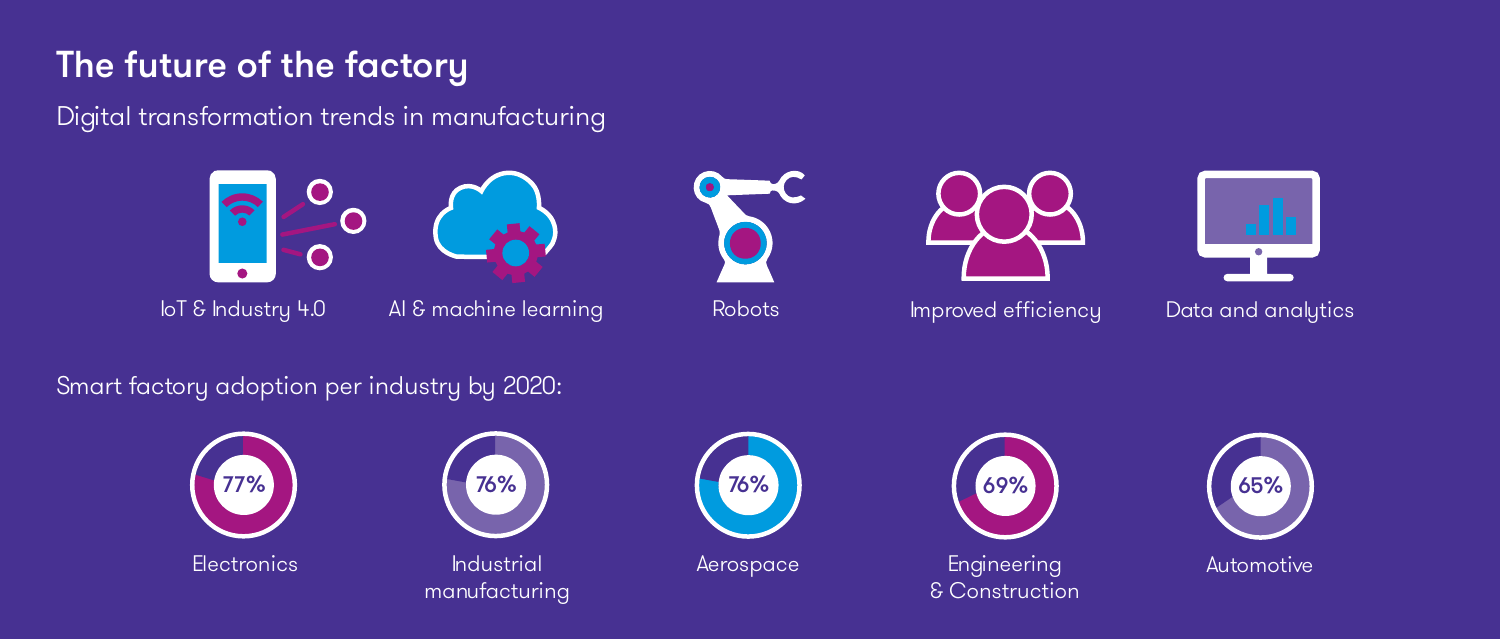### Risk management



### Jump host

can be protected with MFA onto the control network





can be used to protect applications such as ERP systems and to protect your CRM

This will separate MES from PLM and ERP

## ISO 27000

series of security standards have been issued to help businesses manage their data assets